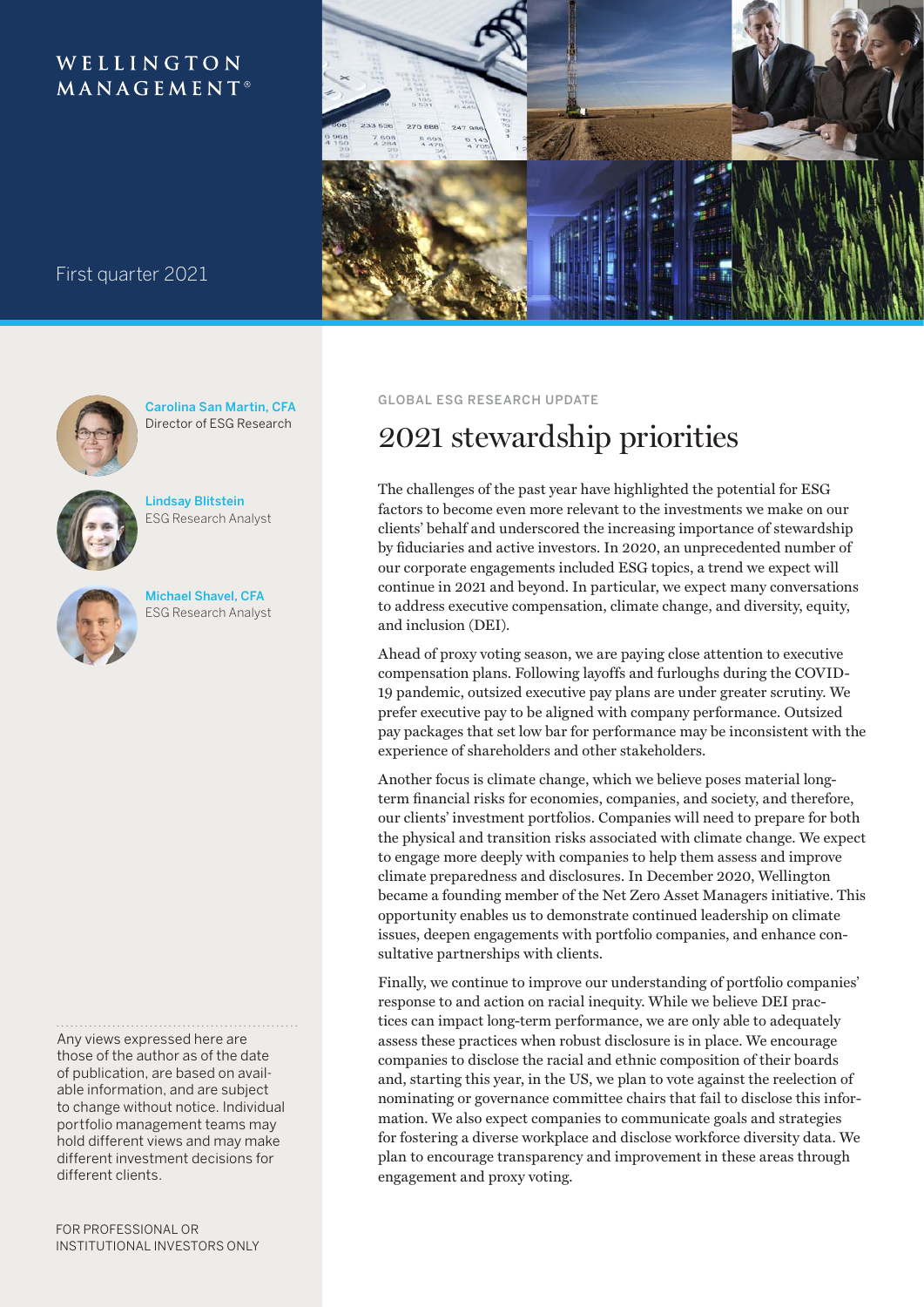# 1Q21 firmwide proxy-voting results

Proxy voting can be a powerful tool that we leverage when engaging with company management teams. Our team examines each proxy proposal and votes against issues that we believe would have a negative effect on shareholder rights or on the current or future market value of the company's securities. **Figure 1** shows the breakdown of the past quarter's global proxy voting.

# **Figure 1**

# **Wellington Management's 1Q21 proxy-voting results1**



# 1Q21 ESG engagement activity

In the first quarter of 2021, our team engaged with 80 portfolio companies in 18 countries (**Figure 2**) on ESG topics ranging from governance practices and executive compensation to climate resiliency and disclosure. See the list of our engagement discussions for the quarter below.



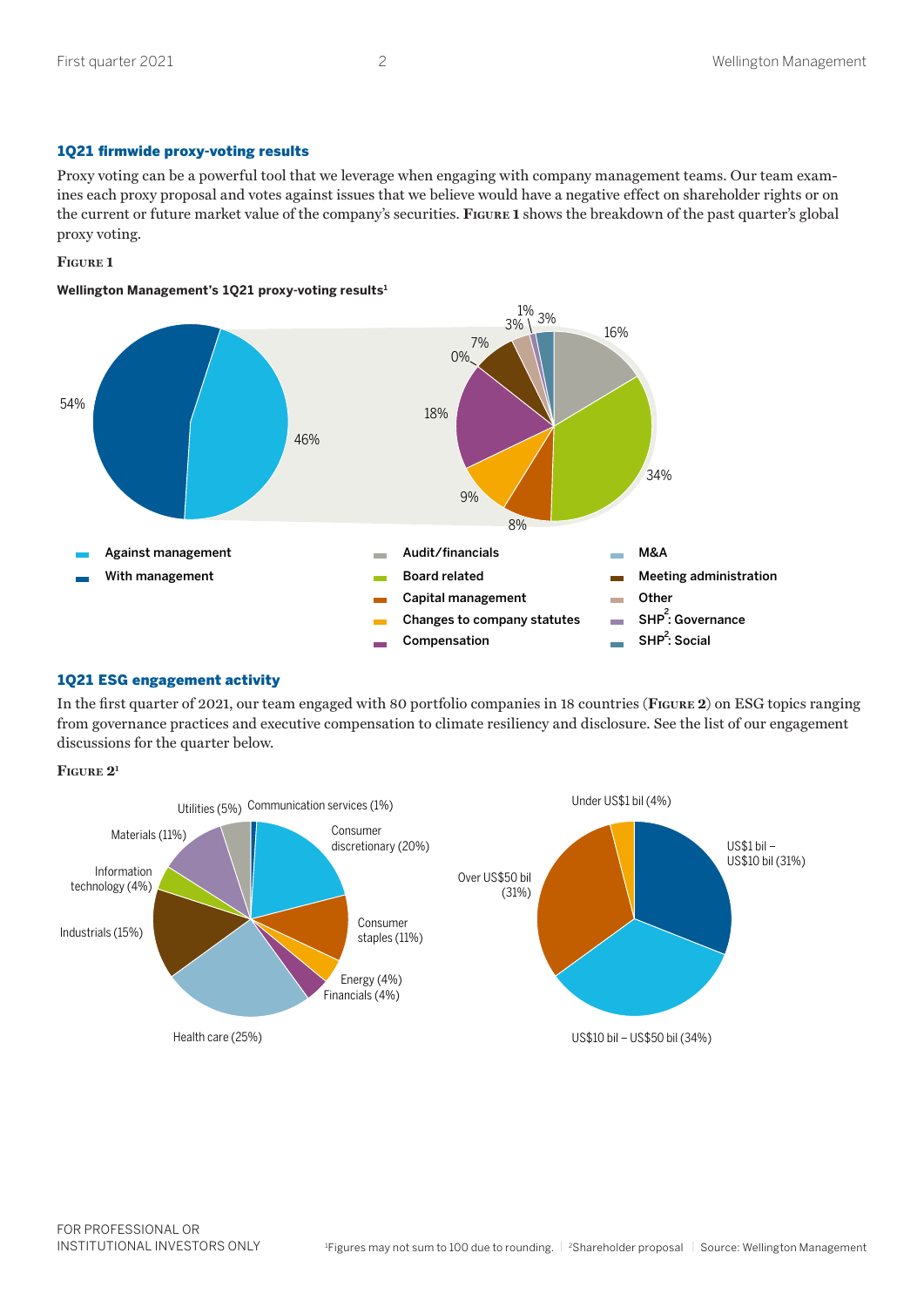# 1Q21 ESG engagement activity by company

| Company                       | Е | S | G         | <b>Company</b>          | Е | S | G         | Company                       | Е | S | G |
|-------------------------------|---|---|-----------|-------------------------|---|---|-----------|-------------------------------|---|---|---|
| <b>Communication services</b> |   |   |           | <b>Health care</b>      |   |   |           | <b>Information technology</b> |   |   |   |
| <b>Activision Blizzard</b>    |   |   |           | Alnylam Pharmaceutical  |   |   |           | FleetCor Technologies         |   |   |   |
| <b>Consumer discretionary</b> |   |   |           | <b>AMN Healthcare</b>   |   |   |           | Otsuka                        |   |   |   |
| Acushnet                      |   |   |           | Arena Pharmaceutical    |   |   |           | Samsung Electronics           |   |   |   |
| Amazon.com                    |   |   |           | <b>Becton Dickinson</b> |   |   |           | <b>Materials</b>              |   |   |   |
| <b>B&amp;M European Value</b> |   |   |           | Chugai Pharmaceutical   |   |   |           | Beijing Oriental Yuhong       |   |   |   |
| Carnival                      |   |   |           | Daiichi Sankyo          |   |   |           | Cemex SAB de CV               |   |   |   |
| Compass                       |   |   |           | Eisai                   |   |   |           | Danimer Scientific            |   |   |   |
| Deckers Outdoor               |   |   |           | Elanco Animal Health    |   |   |           | Ecolab                        |   |   |   |
| Domino's Pizza                |   |   |           | <b>HCA Healthcare</b>   |   |   | $\bullet$ | <b>FMC</b>                    |   |   |   |
| DraftKings                    |   |   |           | Innovent Biologics      |   |   |           | <b>KH Neochem</b>             |   |   |   |
| Etsy                          |   |   |           | Jazz Pharmaceuticals    |   |   |           | Rio Tinto                     |   |   |   |
| Ferrari                       |   |   |           | Ono Pharmaceutical      |   |   |           | Smurfit Kappa                 |   |   |   |
| Lowe's Companies              |   |   |           | R1 RCM INC              |   |   |           | Vulcan Materials              |   |   |   |
| McDonald's                    |   |   |           | Regeneron Pharm         |   |   |           | <b>Utilities</b>              |   |   |   |
| Nike                          |   |   |           | Revance Therapeutics    |   |   |           | American Elec Power           |   |   |   |
| RealReal                      |   |   |           | Royalty Pharma          |   |   |           | Avangrid                      |   |   |   |
| <b>Starbucks</b>              |   |   |           | Shionogi & Co Ltd       |   |   |           | China Gas Holdings            |   |   |   |
| Target                        |   |   |           | Siemens Healthineers    |   |   |           | Pinnacle West Cap             |   |   |   |
| <b>Consumer staples</b>       |   |   |           | Tandem Diabetes Care    |   |   |           |                               |   |   |   |
| Anheuser-Busch InBev          |   |   |           | Zealand Pharma          |   |   |           |                               |   |   |   |
| <b>Boston Beer</b>            |   |   |           | <b>Industrials</b>      |   |   |           |                               |   |   |   |
| Colgate-Palmolive             |   |   |           | BrightView              |   |   |           |                               |   |   |   |
| Diageo                        |   |   |           | <b>BWX Technologies</b> |   |   |           |                               |   |   |   |
| <b>General Mills</b>          |   |   |           | Deere & Co              |   |   |           |                               |   |   |   |
| Mondelez                      |   |   |           | Enerpac Tool            |   |   |           |                               |   |   |   |
| Sanderson Farms               |   |   |           | Hazama Ando             |   |   |           |                               |   |   |   |
| Tyson Foods                   |   |   |           | Middleby                |   |   |           |                               |   |   |   |
| <b>Energy</b>                 |   |   |           | Northrop Grumman        |   |   |           |                               |   |   |   |
| Diamondback Energy            |   | . |           | Rexel                   |   |   |           |                               |   |   |   |
| Equinor                       |   | . |           | Standex                 |   |   |           |                               |   |   |   |
| YPF SA                        |   |   |           | Sumitomo                |   |   |           |                               |   |   |   |
| <b>Financials</b>             |   |   |           | United Parcel Service   |   |   |           |                               |   |   |   |
| Banc of California            |   |   | $\bullet$ | Wolters Kluwer          |   |   |           |                               |   |   |   |
| <b>Hilltop Holdings</b>       |   |   |           |                         |   |   |           |                               |   |   |   |
| <b>MGIC</b> Investment        |   |   |           |                         |   |   |           |                               |   |   |   |

 $E =$  environmental,  $S =$  social, and  $G =$  corporate governance discussions. The companies shown comprise a complete list of all engagement meetings in which Wellington Management's ESG Team participated in 1Q21. These companies are not representative of all of the securities purchased, sold, or recommended for clients. It should not be assumed that an investment in the companies listed has or will be profitable. Actual holdings will vary for each client and there is no guarantee that a particular client's account will hold any or all of the companies shown. This material is not intended to constitute investment advice or an offer to sell, or the solicitation of an offer to purchase shares or other securities.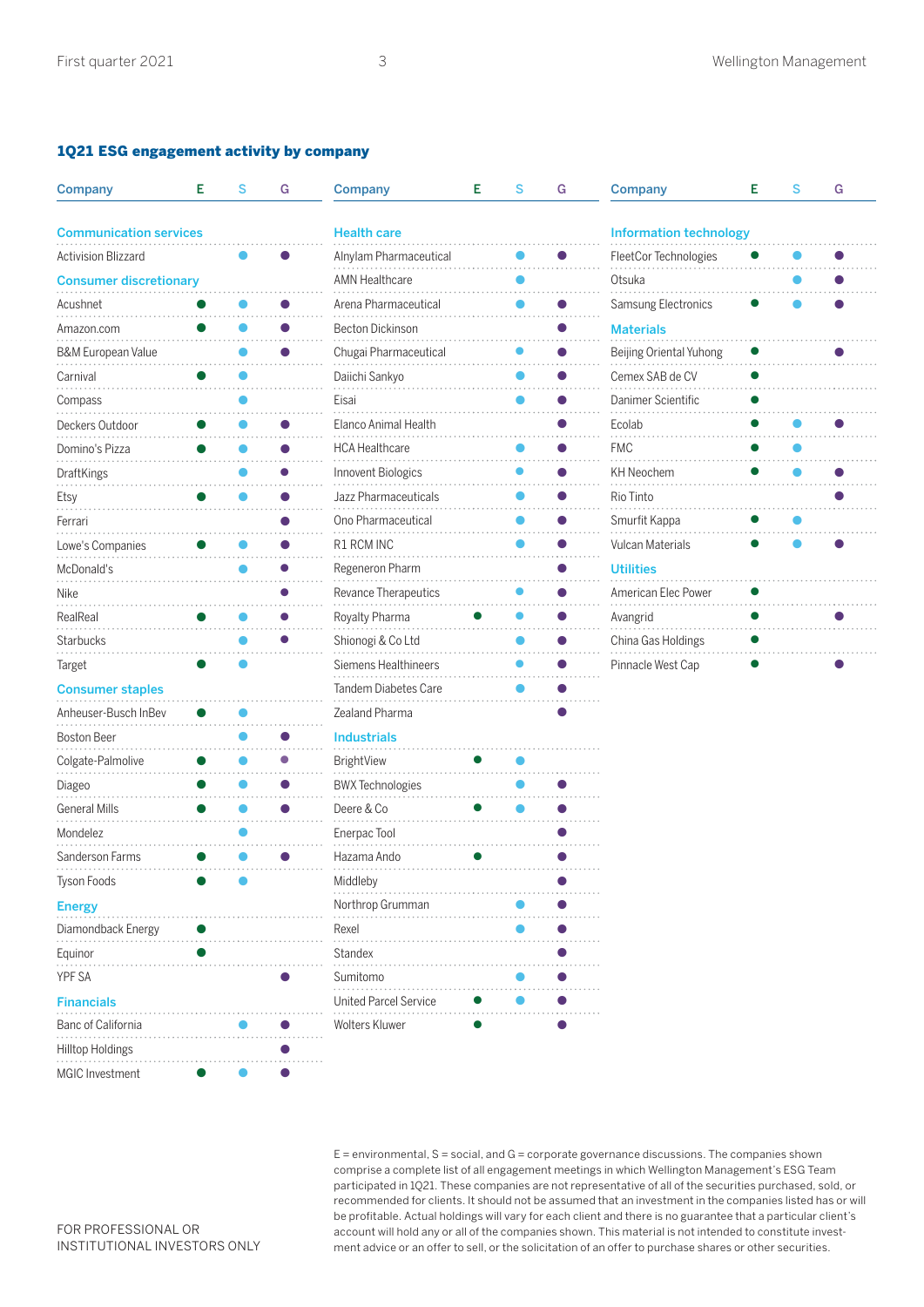

**We believe it is important to encourage our portfolio companies to reward top talent while ensuring that pay programs are aligned with market governance standards.**

# 1Q21 ESG engagement examples WOLTERS KLUWER

## **Overview**

We engaged with Wolters Kluwer ahead of the 2021 annual general meeting to discuss changes made to the company's executive compensation plan. While the plan failed to garner the 75% shareholder support required to pass in 2020, we are encouraged that recent changes and Wolters' broader engagement with shareholders will have built more support for the 2021 vote. We also discussed succession planning and greenhouse gas (GHG) emissions disclosure.

#### Key discussion topics

#### Executive compensation

We take a positive view of the company's efforts to thoughtfully incorporate the various, and somewhat conflicting, shareholder preferences into its pay plan. In our view, European shareholder concerns regarding the quantum of pay for the CEO should be balanced against Wolters Kluwer's position as a global company with a strong US revenue base. They are also led by a CEO who has been instrumental to the firm's strong performance. The CEO has accepted a 10% reduction in total target pay over the next two years to help the plan succeed. We believe it is important to encourage our portfolio companies to reward top talent while ensuring that pay programs are aligned with market governance standards. We also appreciate the addition of material nonfinancial metrics that are positive growth drivers, as well efforts to enhance compensation disclosures. This transparency will allow us (and other investors) to make more informed assessments on executives' incentives and targets.

#### Succession planning

We appreciate the company's challenge of balancing retention risk with meeting governance expectations. Although we believe it could improve transparency around succession planning, we are confident that the board has a long-term plan for CEO succession. We value the supervisory board chairman's decision to extend his mandate by a year to ensure smooth board oversight during the COVID-19 pandemic. The chairman had previously intended to retire at the end of his current term.

#### Emissions disclosure

We reiterated that, as a founding member of the Net Zero Asset Managers initiative, disclosure for all GHG emission scopes (1, 2, and 3) is very important to us. We shared our view that greater transparency around emissions should help keep the company's pool of potential investors broad, and we encouraged them to engage with the Science-Based Targets initiative (SBTi). Wolters Kluwer was receptive to our suggestion, recognizing the growing focus on environmental disclosures.

#### Conclusion/follow-up

We view the company's receptivity to shareholder feedback positively. We offered to continue to engage over the coming year as the company works to improve disclosure and integrate ESG factors more holistically into its core business strategy.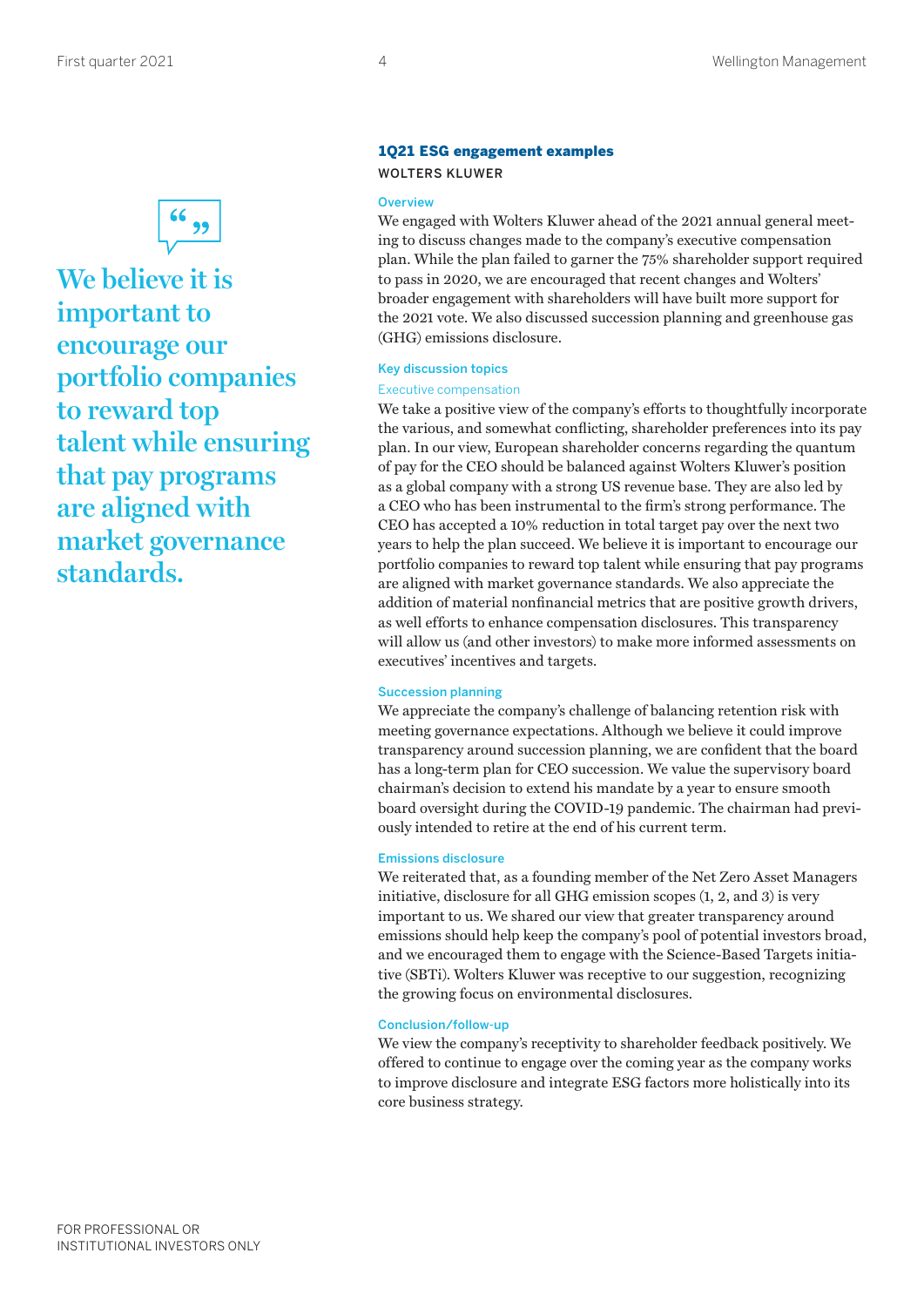

**While we tend to avoid telling companies how to compensate executives, we expressed our preference for the inclusion of both financial and nonfinancial metrics in compensation plans.**

## REGENERON PHARMACEUTICALS

#### **Overview**

We met with Regeneron's compensation committee chair to discuss the company's recent decision to move to 100% performance-based compensation for the CEO and chief scientific officer. We view this as a positive step in improving governance by ensuring pay-for-performance alignment; however, there is still room for improvement in the compensation plan and other governance provisions.

# Key discussion topics

#### Executive compensation

We discussed the evolution of the company's compensation plan following several years of low shareholder support. Regeneron has shifted from 100% time-based stock options in 2019, to 70% time-based stock options/30% performance-based compensation in 2020, and finally to 100% performance-based compensation in 2021. While we view this change positively and we tend to avoid telling companies how to compensate executives, we expressed our preference for the inclusion of both financial and nonfinancial metrics in compensation plans.

Currently, Regeneron's sole performance metric is five-year total shareholder return (TSR). We believe that compensation based completely on TSR could misalign incentives and encourage management to take excessive risk.

#### Shareholder rights/governance provisions

During the engagement, Wellington's incoming CEO, Jean Hynes, discussed the increasing importance of ESG to Wellington and investors globally. Jean expressed our view that Regeneron's current governance structure and existing provisions could hinder broader ownership. The company explained that its dual-class share structure, classified/ entrenched board, and shareholder votes on pay every three years, rather than annually, are legacy provisions. Jean suggested that Regeneron acknowledge in its disclosures that those legacy provisions are subject to change. The company was receptive to this idea.

#### Organization and culture

The company's compensation committee chair identified the board's ability to engage in constructive debates as a key cultural strength. She highlighted two debates during her tenure to illustrate this, including a recent discussion about pricing for COVID-19 therapeutics. She asserted that constructive debates prevail across the workforce and that the company's strong retention rate indicates an ability to identify candidates who thrive in this environment. She also said that she believes financial incentives keep employees focused on innovation.

# Conclusion/follow-up

We appreciate Regeneron's receptivity to our suggestions and the tangible improvements it has made to executive compensation. We will continue to build a productive dialogue with the company to encourage further governance improvements.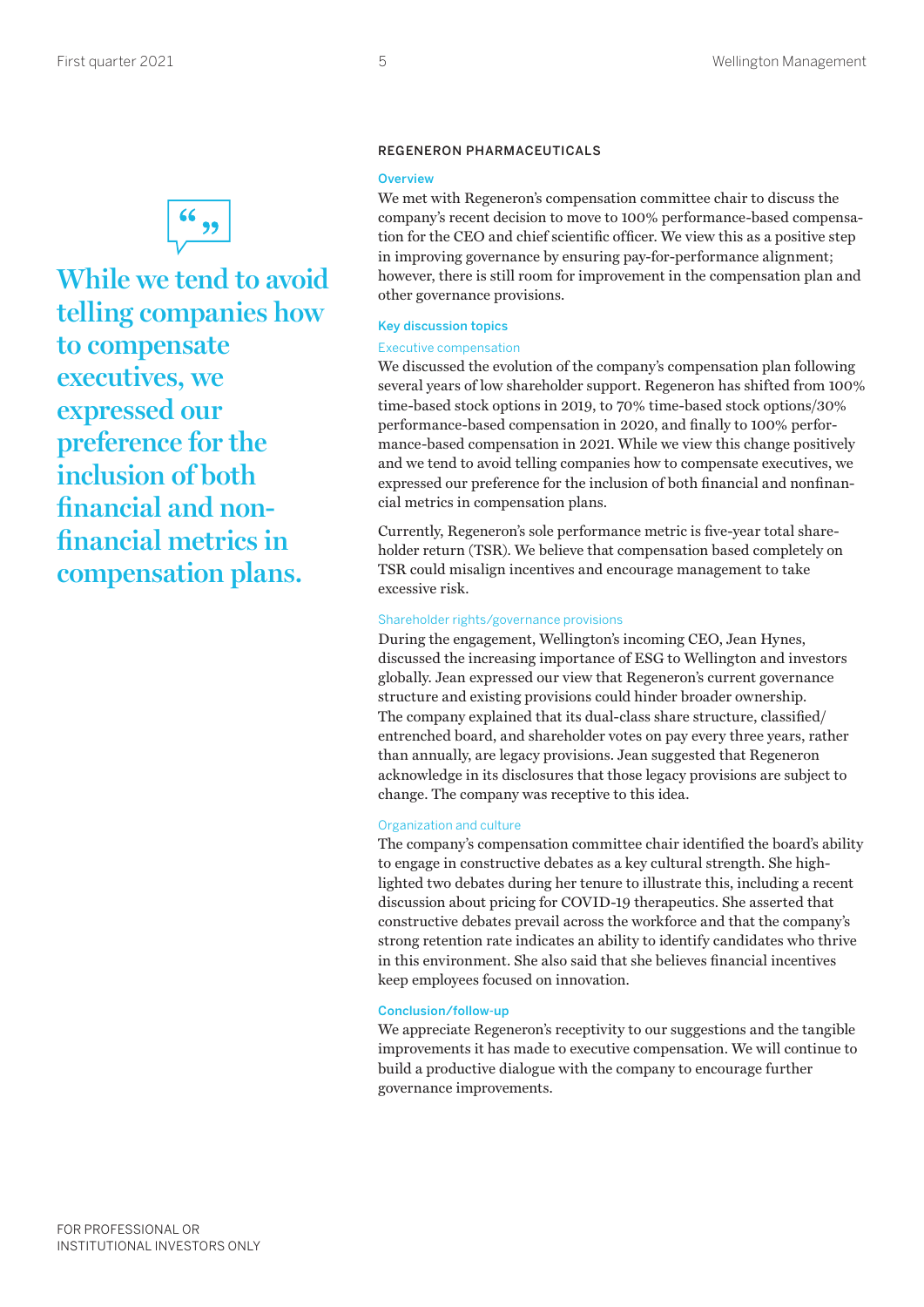

**We believe the most effective compensation plans attract and retain high-caliber executives, foster a culture of performance and accountability, and align management's interests with those of long-term shareholders.**

# BEIJING ORIENTAL YUHONG

#### **Overview**

We engaged with the board secretary to gain an understanding of how the company integrates ESG into its strategy and to share our views on ESG best practises. Our conversation covered compensation and the company's environmental focus.

#### Key discussion topics

#### Executive compensation

We expressed our preference for more rigorous performance conditions under the company's employee stock-incentive plan. We believe the most effective compensation plans attract and retain high-caliber executives, foster a culture of performance and accountability, and align management's interests with those of long-term shareholders. We were pleased that the company's recently announced stock-incentive plan more closely aligns incentives with shareholder value creation. The new plan includes positive earnings targets and a strike price closer to the current share price. The board secretary told us that the chairman will backstop and compensate employees personally if the company' compound annual growth rate is below a specific target. We believe this speaks to management's confidence in its business strategy and a commitment to attracting and retaining talent.

#### Climate change mitigation

The company is supportive of more stringent environmental regulation and views such regulation as positive for market conditions. While the company has continued to reduce emissions intensity, we believe there is an opportunity to improve disclosure on its progress. We were therefore pleased to learn that management is considering including GHG emissions disclosure in its next annual report. We came away from the engagement with the view that Beijing Oriental Yuhong is thinking progressively about environmental issues.

#### Conclusion/follow-up

We take a positive view of the company's receptivity to our feedback and were pleased to see our suggestions incorporated into the new employee stock-incentive plan. We believe these actions reflect a focus on creating value, not only for shareholders, but for stakeholders such as employees as well. We will continue to engage with the company to encourage it to provide more robust environmental disclosure to shareholders.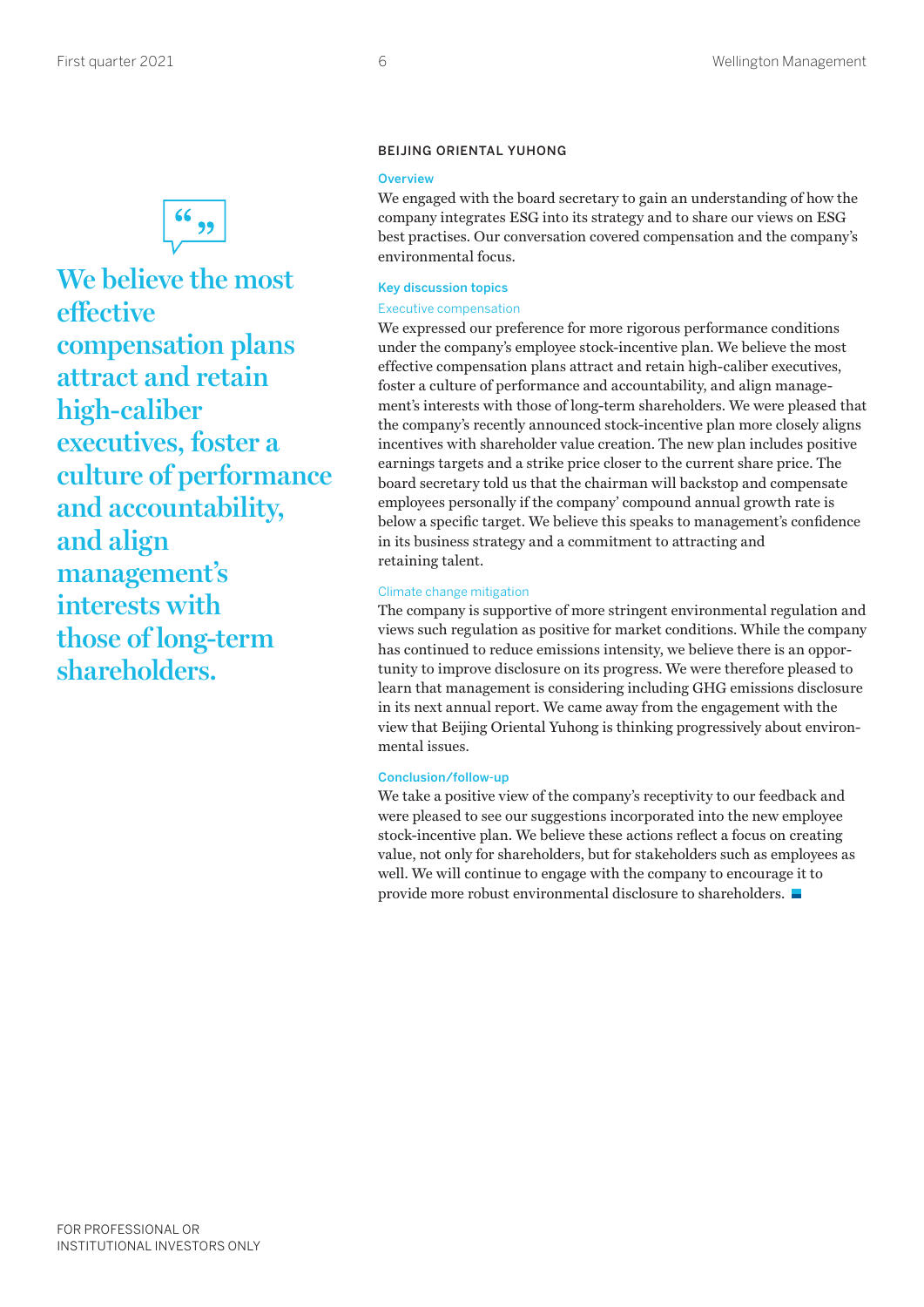# **Notes**

| . |
|---|
| . |
|   |